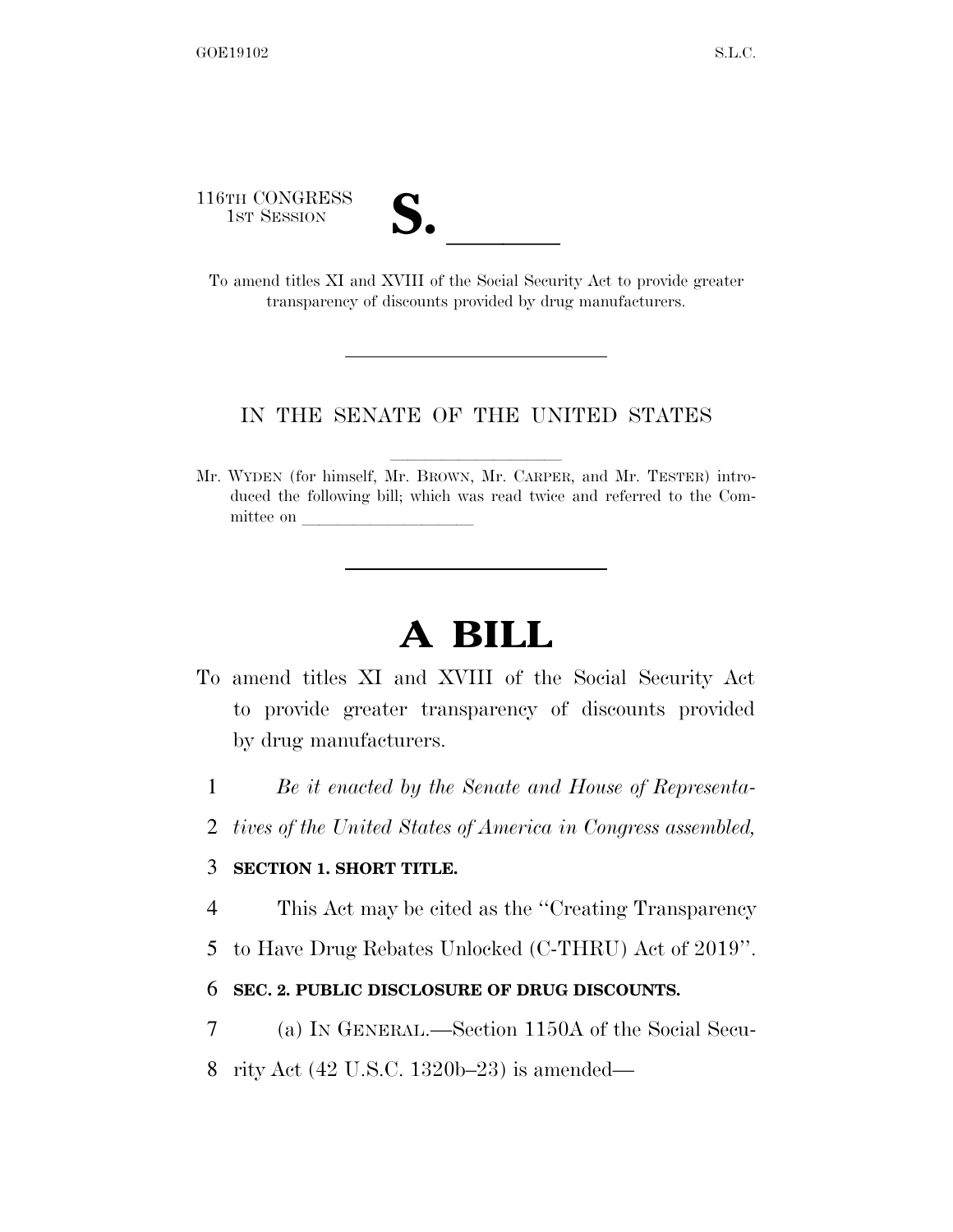(1) in subsection (c), in the matter preceding paragraph (1), by striking ''this section'' and insert-3 ing "subsection  $(b)(1)$ "; and

 (2) by adding at the end the following new sub-section:

 ''(e) PUBLIC AVAILABILITY OF CERTAIN INFORMA- TION.—In order to allow patients and employers to com- pare PBMs' ability to negotiate rebates, discounts, and price concessions and the amount of such rebates, dis- counts, and price concessions that are passed through to plan sponsors, beginning January 1, 2020, the Secretary shall make available on the Internet website of the Depart- ment of Health and Human Services the information pro- vided to the Secretary under paragraphs (2) and (3) of subsection (b) with respect to each PBM. The Secretary shall ensure that such information is displayed in a man- ner that prevents the disclosure of information on rebates, discounts, and price concessions with respect to an indi-vidual drug or an individual plan.''.

 (b) EFFECTIVE DATE.—The amendments made by subsection (a) shall take effect on January 1, 2020.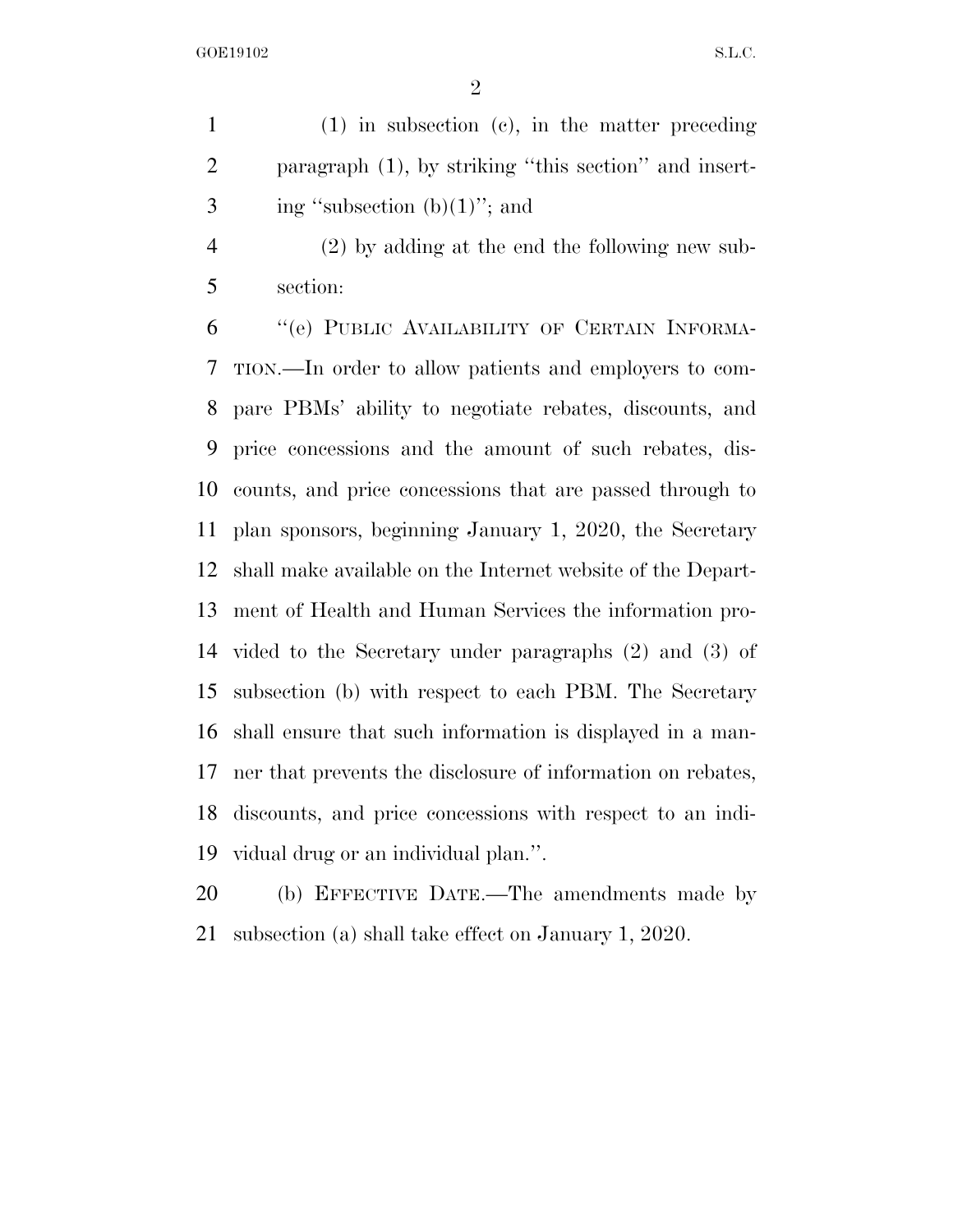**SEC. 3. MINIMUM DRUG DISCOUNTS REQUIRED TO BE PASSED THROUGH TO THE PLAN SPONSOR.**  (a) IN GENERAL.—Section 1150A of the Social Secu- rity Act (42 U.S.C. 1320b–23), as amended by section 5 2(a)(2), is amended— (1) in the heading, by inserting ''**; MINIMUM DRUG DISCOUNTS REQUIRED TO BE PASSED THROUGH TO THE PLAN SPONSOR**'' before the period at the end; and (2) by adding at the end the following new sub- section: 12 ""(f) MINIMUM DRUG DISCOUNTS REQUIRED TO BE PASSED THROUGH TO THE PLAN SPONSOR.— ''(1) REQUIREMENT.—Beginning January 1, 2022, a PBM that manages prescription drug cov- erage under a contract with a PDP sponsor or MA organization described in subsection (b)(1) or a qualified health benefits plan described in subsection 19 (b)(2), shall, with respect to the plan sponsor of a health benefits plan, pass through to the plan spon- sor a minimum percent (as established by the Sec- retary) of the aggregate amount of the rebates, dis- counts, or price concessions that the PBM nego- tiates that are attributable to patient utilization under the plan.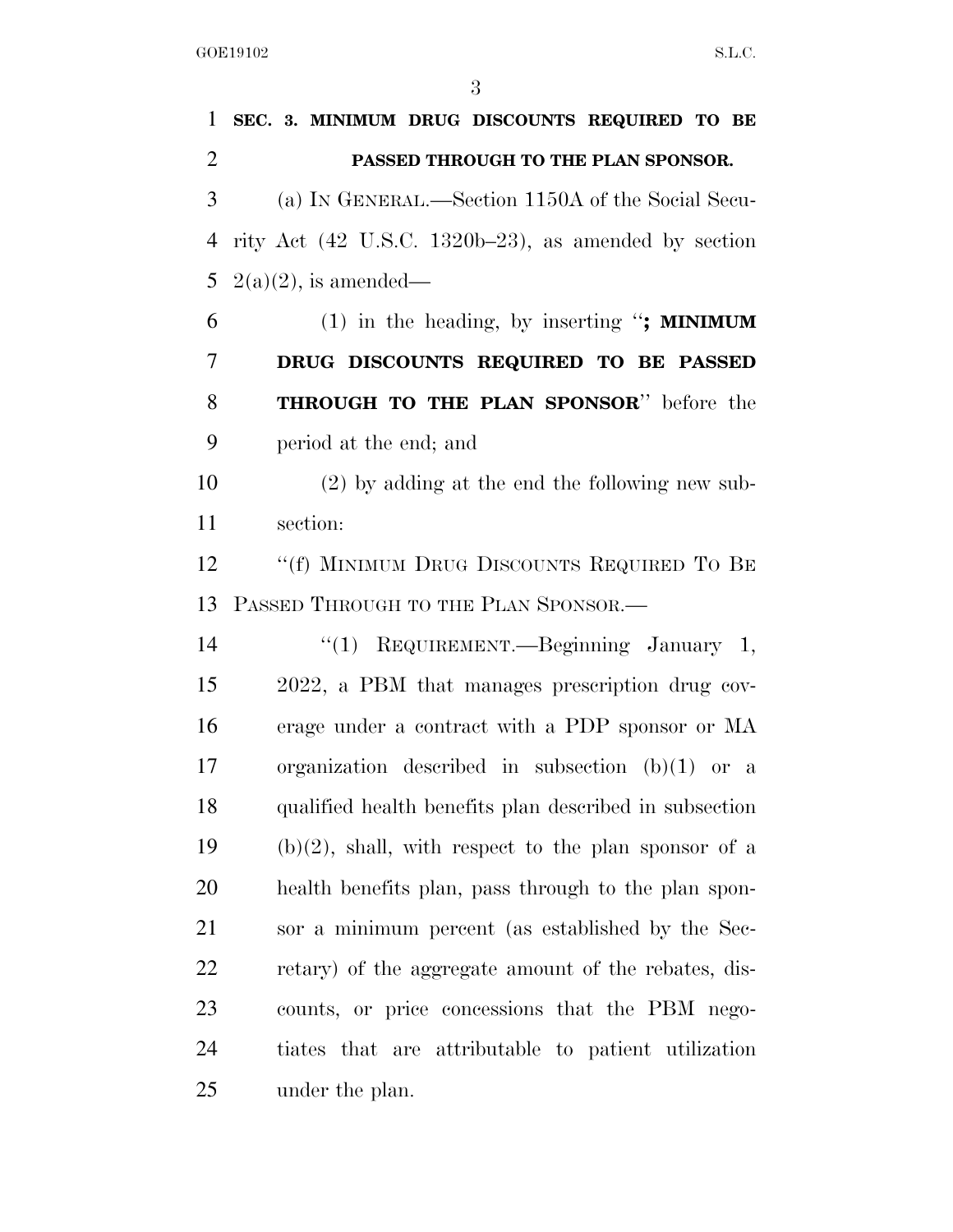| $\mathbf{1}$   | "(2) ESTABLISHMENT.—The Secretary shall es-           |
|----------------|-------------------------------------------------------|
| $\overline{2}$ | tablish the minimum percent described in paragraph    |
| 3              | (1) in such a manner as will ensure that patients re- |
| $\overline{4}$ | ceive the maximum benefit of rebates, discounts, or   |
| 5              | price concessions while taking into account the costs |
| 6              | of negotiating such rebates, discounts, and price     |
| 7              | concessions.                                          |
| 8              | "(3) ENFORCEMENT.—A PDP sponsor of a                  |
| 9              | prescription drug plan or an MA organization offer-   |
| 10             | ing an MA-PD plan under part D of title XVIII         |
| 11             | may not contract with a PBM that is not in compli-    |
| 12             | ance with the requirement under paragraph $(1)$ .".   |
| 13             | (b) EFFECTIVE DATE.—The amendments made by            |
| 14             | subsection (a) shall take effect on January 1, 2022.  |
| 15             | SEC. 4. PART D NEGOTIATED PRICES REQUIRED TO TAKE     |
| 16             | INTO ACCOUNT ALL PRICE CONCESSIONS AT                 |
| 17             | THE POINT-OF-SALE.                                    |
| 18             | (a) IN GENERAL.—Section $1860D-2(d)(1)(B)$ of the     |
| 19             | Social Security Act (42 U.S.C. 1395w-102(d)(1)(B)) is |
| 20             | amended—                                              |
| 21             | (1) by striking "PRICES.—For purposes" and            |
| 22             | inserting "PRICES.—                                   |
| 23             | "(i) IN GENERAL.—For purposes";                       |
| 24             | and                                                   |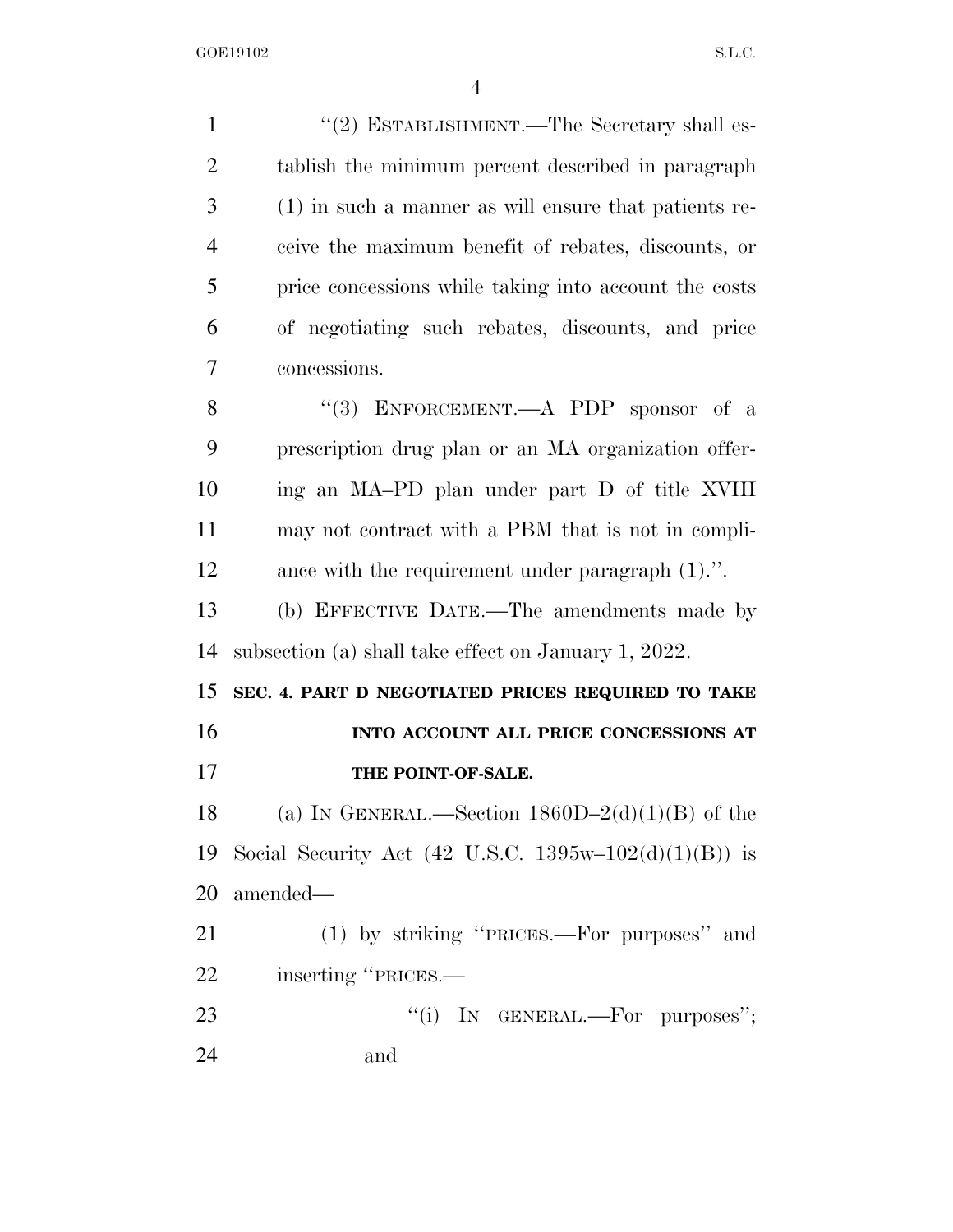| $\mathbf{1}$   | $(2)$ by adding at the end the following new |
|----------------|----------------------------------------------|
| $\overline{2}$ | clause:                                      |
| 3              | "(ii) NEGOTIATED PRICES AT POINT-            |
| $\overline{4}$ | OF-SALE.                                     |
| 5              | "(I) IN GENERAL.—Negotiated                  |
| 6              | prices for covered part D drugs de-          |
| $\overline{7}$ | scribed in clause (i), including all         |
| 8              | price negotiated concessions, shall be       |
| 9              | provided at the point-of-sale of the         |
| 10             | covered part D drug. If the negotiated       |
| 11             | price, including all negotiated price        |
| 12             | concessions, is not possible to cal-         |
| 13             | culate at the point-of-sale, an approxi-     |
| 14             | mate negotiated price (as established        |
| 15             | by the Secretary) shall be used under        |
| 16             | the prescription drug plan or MA-PD          |
| 17             | plan.                                        |
| 18             | "(II) APPROXIMATE NEGOTIATED                 |
| 19             | PRICE.—In determining an approxi-            |
| 20             | mate negotiated price for a covered          |
| 21             | part $D$ drug under subclause $(I)$ , the    |
| 22             | Secretary shall ensure that—                 |
| 23             | "(aa) such price reflects the                |
| 24             | estimated negotiated price that is           |
| 25             | based on the previous year's ne-             |